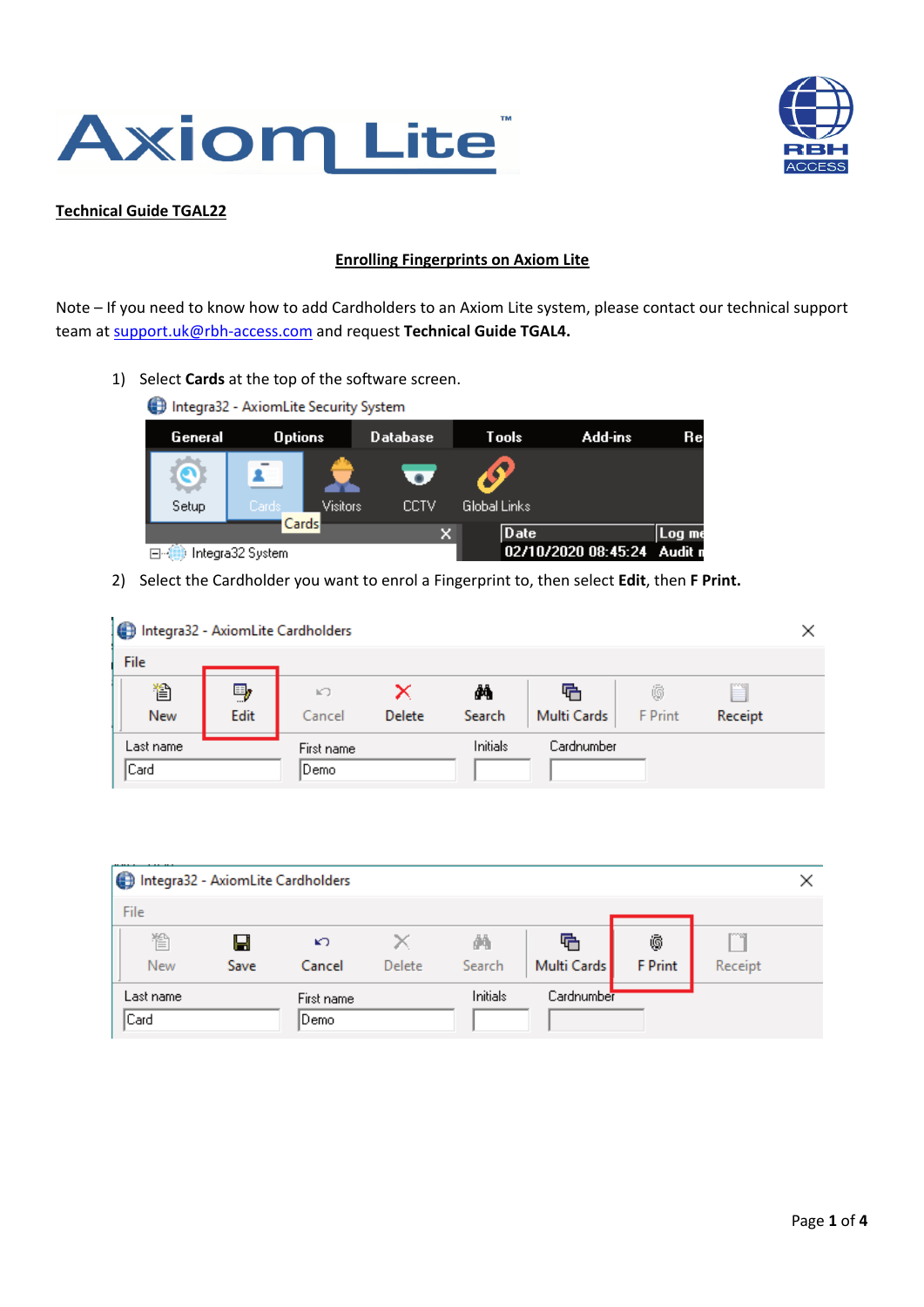- 3) If you are enrolling from a BFR 150 or BFR350, select **Terminal** and then select the desired unit from the drop-down list. If using a USB Desktop Enroller, select USB
- 4) Select the desired **Verification Mode** from the drop-down list, choosing from Finger and Password, Finger, Finger and PIN and so on

| <b>Save 5 Cancel</b><br>$C$ USB                                  |                                                              |  |  |
|------------------------------------------------------------------|--------------------------------------------------------------|--|--|
| G Terminal                                                       | <b>BFR 150</b>                                               |  |  |
| Card name                                                        | Demo Card                                                    |  |  |
| Card number                                                      | 16457                                                        |  |  |
| Verification mode                                                | <b>Finger and Password</b>                                   |  |  |
|                                                                  |                                                              |  |  |
|                                                                  |                                                              |  |  |
| <b>Maximum fingers per card: 1</b><br><b>Fingers captured: 0</b> |                                                              |  |  |
|                                                                  | Select a finger and click [Enroll] to start enrolling finger |  |  |
|                                                                  |                                                              |  |  |

5) Select the desired finger to enrol using the boxes around the two hand diagrams, then select **Enrol** in the top-left corner and place your finger on the BFR unit/USB Desktop enroller. If enrolling from a BFR unit you will need to place your finger on the plate twice. If enrolling from a USB Desktop Enroller, you only need to place your finger on the plate once.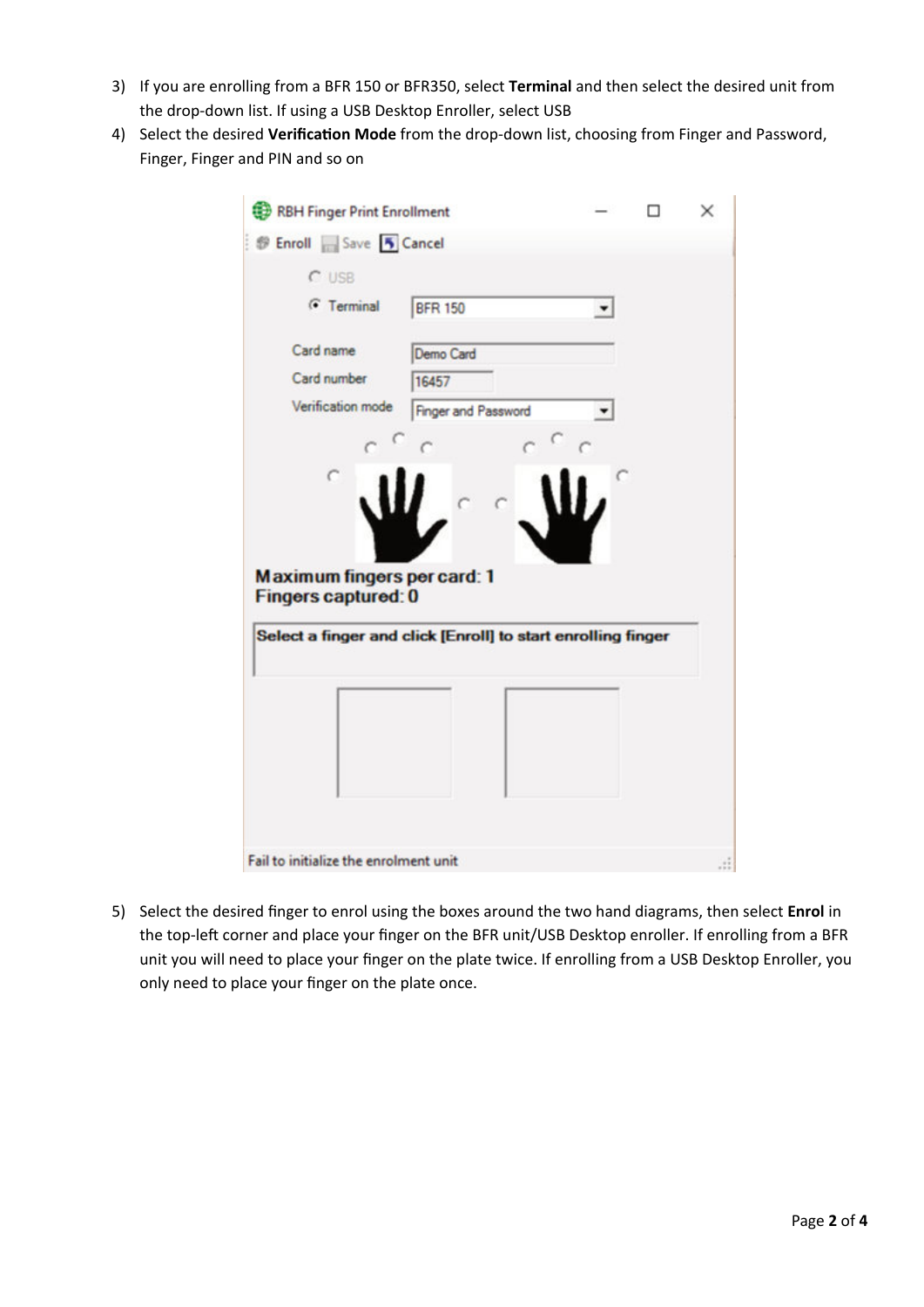6) If successful, you will see a **Finger print verified** message. If using a USB Desktop Enroller, you will also see a fingerprint image **Quality** displayed. The higher the image quality number is, the better the enrolment. Try to aim for 75% and above for the best results. In the screen below, we got a 50% quality enrolment, so we chose to enrol again. To do this, simply re-select **Enrol**

| RBH Finger Print Enrollment        |             | × |
|------------------------------------|-------------|---|
| <b>Enroll</b> Save 5 Cancel        |             |   |
| $C$ USB                            |             |   |
| <b>C</b> Terminal                  |             |   |
| Card name<br>Demo Card             |             |   |
| Card number<br>16457               |             |   |
| Verification mode<br>Finger        |             |   |
|                                    |             |   |
| $\hat{C}$                          |             |   |
|                                    |             |   |
|                                    |             |   |
|                                    |             |   |
|                                    |             |   |
| <b>Maximum fingers per card: 1</b> |             |   |
| <b>Fingers captured: 0</b>         |             |   |
|                                    |             |   |
| <b>Finger print verified.</b>      |             |   |
|                                    |             |   |
|                                    |             |   |
|                                    |             |   |
|                                    |             |   |
|                                    |             |   |
| Quality: 50                        | Quality: 50 |   |
| captured finger: 7                 |             |   |